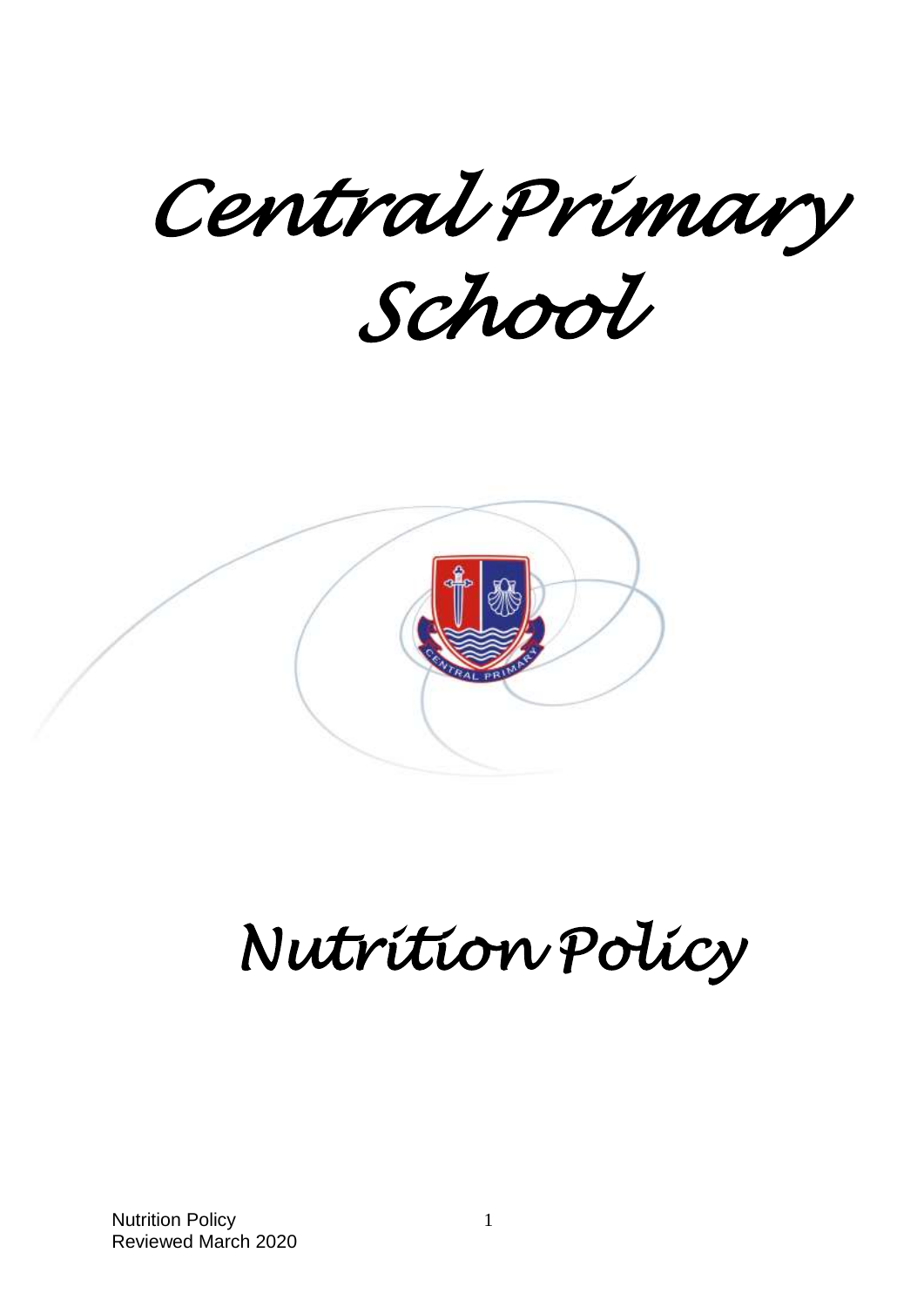## **Introduction**

We believe that healthy children are most able to take full advantage of the educational opportunities that the school provides and that pupils should be guided to lead active and healthy lives. The governing body will ensure that food provided in the school and advice given to pupils promotes a healthy lifestyle. Central Primary is dedicated to providing an environment that promotes healthy eating and enables pupils to make informed choices about the food they eat.

*The Nutritional principles of this policy are based on School Food in England Revised July 2014 (Department of Education) and School Food Standards September 2014 (School Food Plan)*

# **Aims**

The main aims of our school food policy are:

- To enable pupils to make healthy food choices through the provision of information and development of appropriate skills and attitudes;
- To provide healthy food choices throughout the school day;
- To encourage and develop a positive attitude to healthy lifestyles through all aspects of school life.

Our curriculum plans involve the teaching of healthy lifestyles throughout the different subjects. Physical Education, PSHCE, Design Technology, Modern Foreign Languages and Science form the key subject through which we educate pupils about healthy eating, the effects of different foods and how they can keep themselves healthy.

Our staff has a key role in leading by example as their actions and behaviour influence pupils' knowledge, skills and attitudes about food. All staff are expected to promote healthy eating in accordance with school guidance.

#### **Visitors**

We have a range of visitors that contribute towards developing our pupils understanding of healthy lifestyles including:

- Athlete visits
- School Nurse
- Dentists/Doctors
- Local restaurants
- Farmers

This school values the contribution made by the school nurse in supporting class teachers and appreciates the valuable contribution of outside agencies. We believe it is the responsibility of the school to ensure that the contributions made by visitors to the classroom reflect our own philosophy and approach to the subject. The status of visitors to the school is always checked ensuring that the content of the visitor's talk is suitable for the ages of the pupils. The school's code of practice for visiting speakers is adopted.

#### **Breakfast and After School Club**

A variety of healthy foods are offered at these times. Children who are eligible for free school meals are encouraged to attend Breakfast Club free of charge.

# **Break Time Snacks and Drinks**

Central understands that snacks can be an important part of the diet of young people and can contribute positively towards a balanced diet. The school discourages the consumption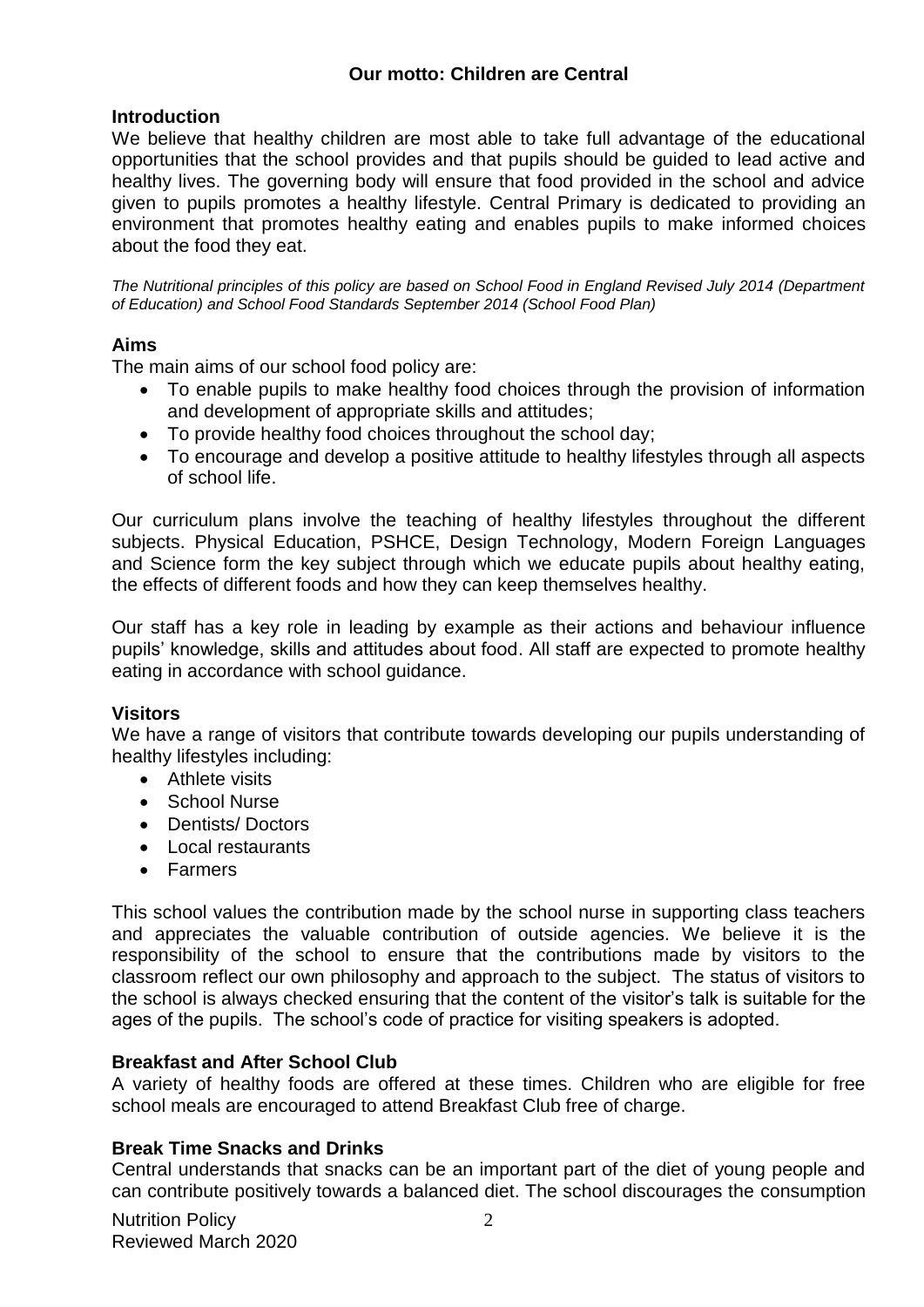of snacks high in fat and sugar and promotes the eating of fresh fruit or vegetables at break time. Key Stage 1 and Reception Pupils have an additional healthy snack throughout the day through the free fruit scheme.

Milk is provided free of charge to pupils under 5 years old and those eligible for free school meals. Milk is available to be purchased by all other children.

Water is available at all times and there are drinking fountains around the school site including on the main playground.

#### **School Lunches**

School lunches are provided by *Hertfordshire Catering Limited* who offer a range of delicious, healthy lunches in accordance with government guidelines on nutritional standards. Pupils in Reception to Year 2 are entitled to a free school lunch every day.

In Keys Stage 2 children can bring their own packed lunch to school. If a child brings their own packed lunch to school, we encourage parents and carers to provide children with packed lunches that complement the School Food Standards.

#### **Consultation**

All staff and parents were consulted about this policy and its relevance to the contents of the schemes of work for PSHE, citizenship, food and nutrition, and science. (Parents are invited to events such as Friends of Central to express their views)

Our pupils are consulted through their family circles and discussion around foods in school is an example of the democratic life of Central. The Family Circles help the school listen to the views of pupils and provides a structure for communication which then enables pupils to take responsibility for their own healthy lifestyles.

#### **Roles and responsibilities**

*The head teacher will ensure that:*

- Guidance is made available for staff based on the School Food in England July 2014 (Department for Education)
- External providers of lunches conform to the Regulations
- Children who are eligible for free school meals are encouraged to take them and attend Breakfast Club free of charge
- Content, cost, and quality of provision are monitored
- Special dietary needs of children and staff are catered for [vegetarian, Halal, Kosher, etc.].

*The governing body will*:

• Ensure that lunches meet with the standards prescribed in the School Food in England July 2014 (Department for Education), and where possible will sample lunches.

#### **Equality**

In accordance with the Equality Act 2010 we seek to;

- a) **eliminate discrimination**, harassment, victimisation and any other conduct that is prohibited by or under the act
- b) **advance equality of opportunity** between persons who share a relevant protected characteristic and persons who do not share it
- c) **foster good relations** between persons who share a relevant protected characteristic and persons who do not share it